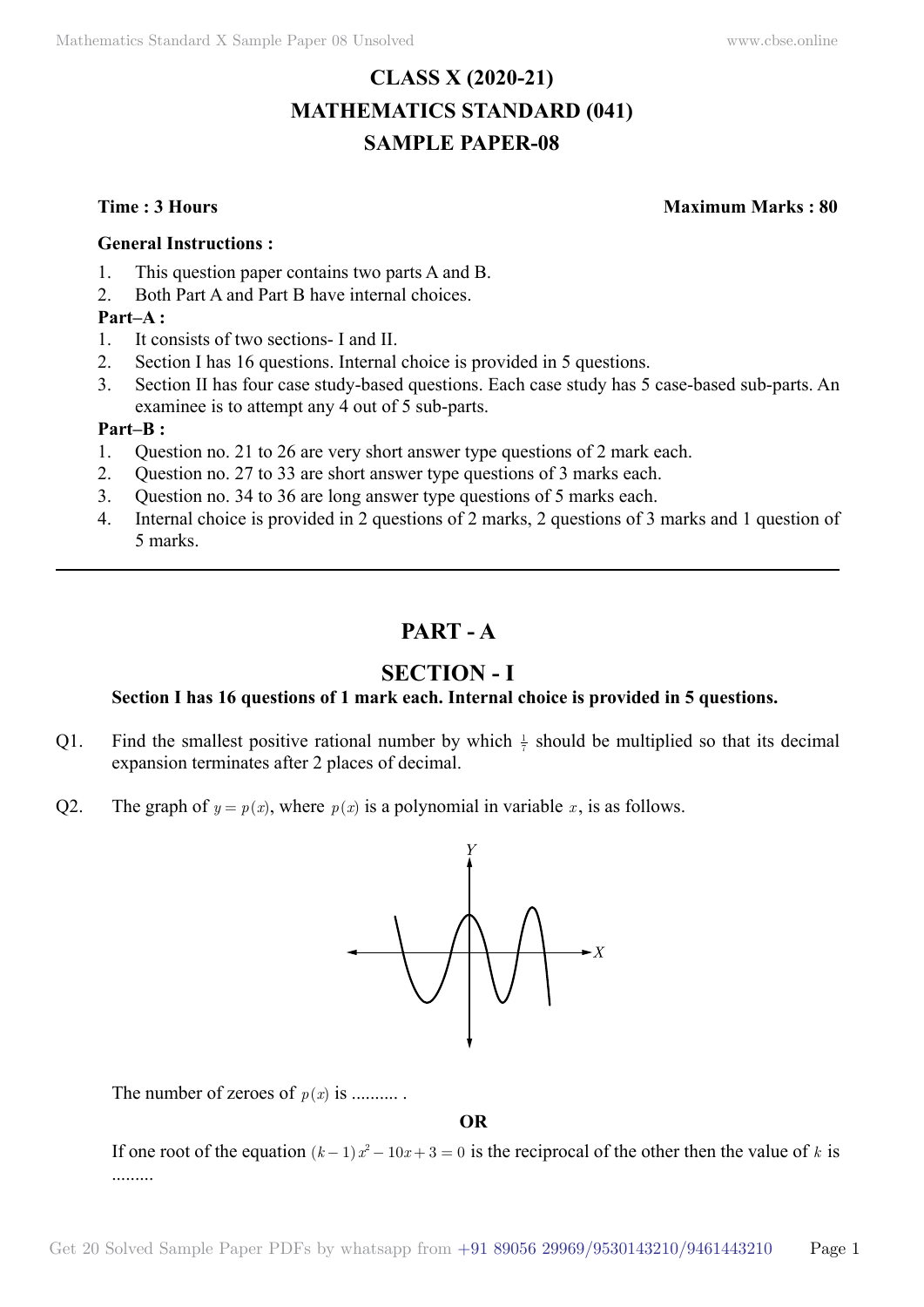Q3. If sum of the zeroes of the quadratic polynomial  $3x^2 - kx + 6$  is 3, then find the value of *k*.

 **O**

If  $-1$  is a zero of the polynomial  $f(x) = x^2 - 7x - 8$ , then calculate the other zero.

Q4. If one root of the quadratic equation  $6x^2 - x - k = 0$  is  $\frac{2}{3}$ , then find the value of *k*.  **O**

Find the value(s) of *k* if the quadratic equation  $3x^2 - k\sqrt{3}x + 4 = 0$  has real roots.

Q5. If the common difference of an AP is  $-6$ , find  $a_{16} - a_{12}$ .

#### **O**

For what value of *k* will the consecutive terms  $2k+1$ ,  $3k+3$  and  $5k-1$  form an AP?

Q6. In  $\triangle ABC, DE \parallel BC$ , find the value of *x*.



- Q7. Write the coordinates of a point *P* on *x*-axis which is equidistant from the points  $A(-2, 0)$  and  $B(6, 0)$ .
- Q8. Find the perpendicular distance of  $A(5, 12)$  from the y-axis.
- Q9. If  $tan 2A = cot(A + 60^\circ)$ , find the value of *A* where 2*A* is an acute angle.
- Q10. If  $\cos A = \frac{2}{5}$ , find the value of  $4 + 4\tan^2 A$ .
- Q11. If  $\sin A = \frac{1}{2}$ , then what is the value of  $\cot A$ ?
- Q12. In the given figure, find  $\angle QSR$ .



Q13. What is the name of a line which intersects a circle at two distinct points?

 **O**

What is the perimeter of a sector of a circle whose central angle is 90<sup>°</sup> and radius is 7 cm?

Q14. Volume of two spheres are in the ratio  $64 \div 27$ , find the ratio of their surface areas.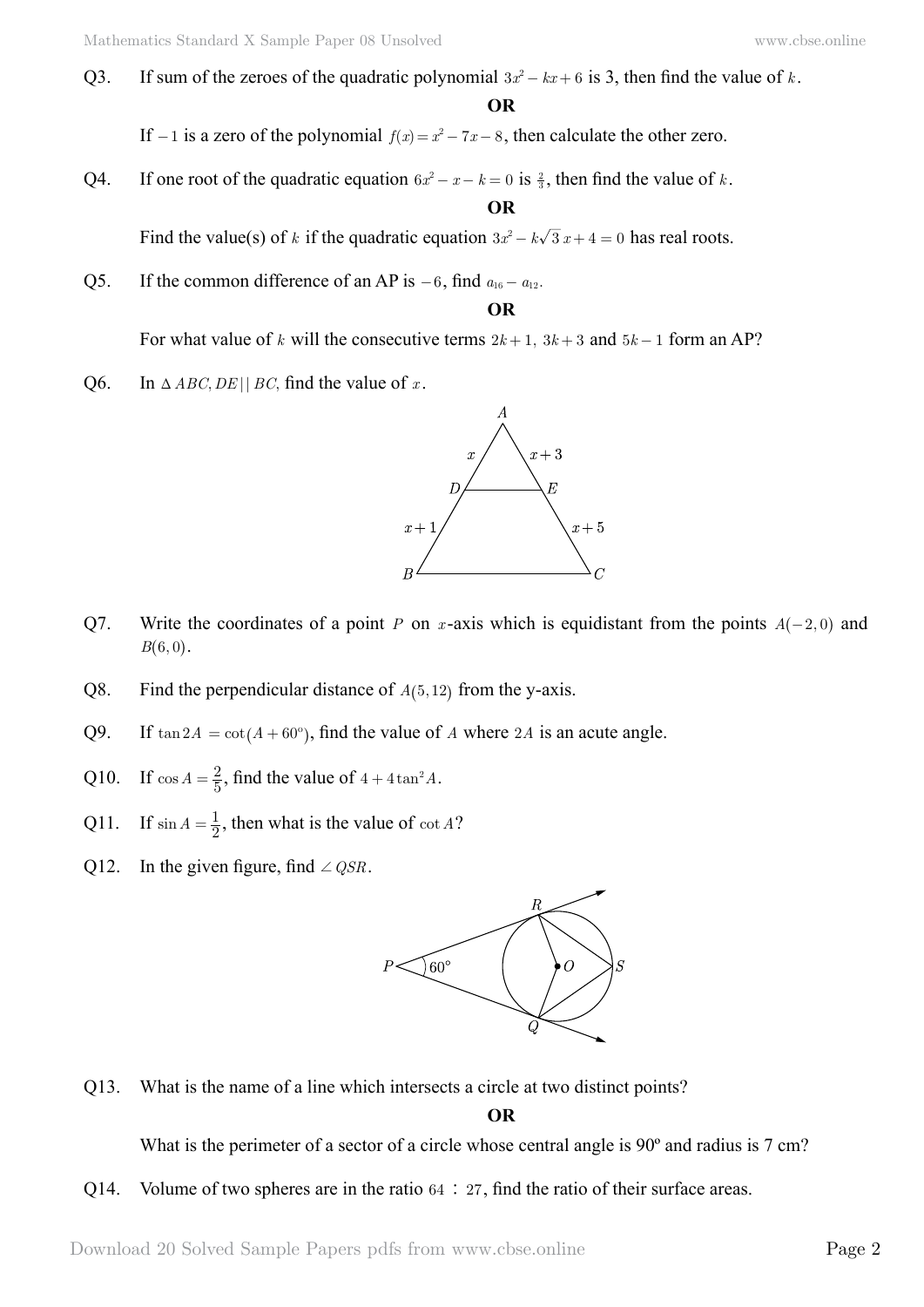- Q15. Find the mean of first odd multiples of 5.
- Q16. What is the probability that a non-leap year has 53 Mondays ?

 **O**

Two different dice are tossed together. Find the probability that the product of the number on the top of the dice is 6.

# **Section II**

## **Case study-based questions are compulsory. Attempt any 4 sub parts from each question. Each question carries 1 mark.**

Q17. Lavanya wants to organize her birthday party. She is very happy on her birthday. She is very health conscious, thus she decided to serve fruits only in her birthday party.



She has 36 apples and 60 bananas at home and decided to serve them. She wants to distribute fruits among guests. She does not want to discriminate among guests, so she decided to distribute fruits equally among all.

**(i)** How many maximum guests Shalvi can invite?

| (a) $12$   | (b) $120$ |
|------------|-----------|
| $\sqrt{2}$ | $(1)$ 100 |

- (c) 6 (d) 180
- **(ii)** How many apples and bananas will each guest get?
	- (a) 3 apple 5 banana (b) 5 apple 3 banana
	- (c) 2 apple 4 banana (d) 4 apple 2 banana
- **(iii)** Lavanya decide to add 42 mangoes also. In this case how many maximum guests Lavanya can invite ?

| (a) 12 | (b) $120$ |
|--------|-----------|
| (c) 6  | (d) 180   |

- **(iv)** How many total fruits will each guest get?
	- (a) 6 apple 5 banana and 6 mangoes
	- (b) 6 apple 10 banana and 7 mangoes
	- (c) 3 apple 5 banana and 7 mangoes
	- (d) 3 apple 10 banana and 6 mangoes
- **(v)** If Lavanya decide to add 3 more mangoes and remove 6 apple in total fruits, in this case how many maximum guests Lavanya can invite ?
	- (a) 12 (b) 30 (c)  $15$  (d)  $24$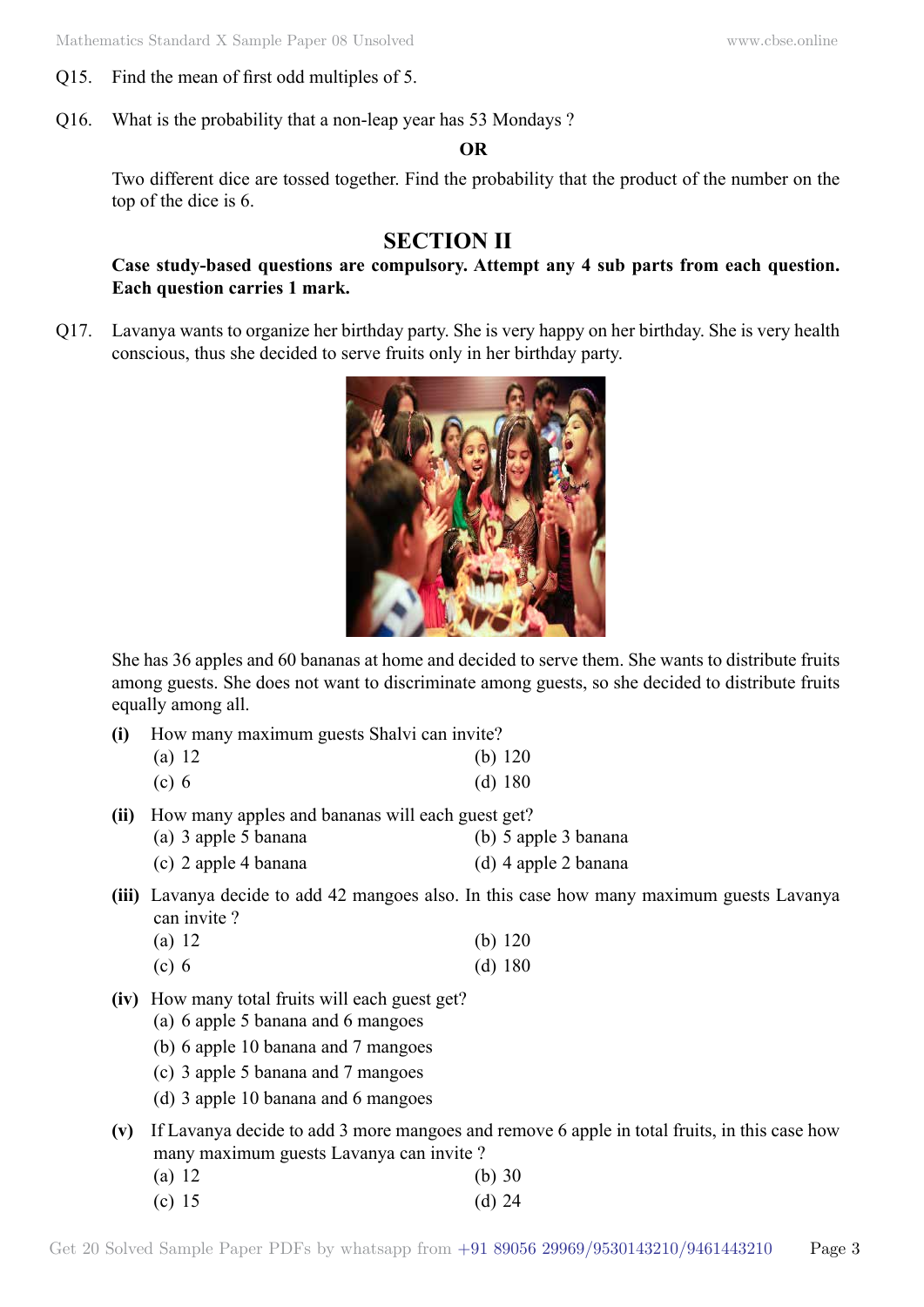Q18. Mr. RK Agrawal is owner of a famous amusement park in Delhi. The ticket charge for the park is Rs 150 for children and Rs 400 for adult.



Generally he does not go to park and it is managed by team of staff. One day Mr Agrawal decided to random check the park and went there. When he checked the cash counter, he found that 480 tickets were sold and Rs 134500 was collected.

- **(i)** Let the number of children visited be *x* and the number of adults visited be *y* . Which of the following is the correct system of equations that model the problem ?
	- (a)  $x + y = 480$  and  $3x + 8y = 2690$
	- (b)  $x + 2y = 480$  and  $3x + 4y = 2690$
	- (c)  $x + y = 480$  and  $3x + 4y = 2690$
	- (d)  $x + 2y = 480$  and  $3x + 8y = 2690$

**(ii)** How many children visited the park ?

| (a) $250$ | (b) $500$ |
|-----------|-----------|
| (c) 230   | (d) $460$ |

**(iii)** How many adults visited the park?

| (a) 250 | (b) $500$ |
|---------|-----------|
| (c) 230 | (d) $460$ |

**(iv)** How much amount collected if 300 children and 350 adults visited the park?

| (a) Rs $225400$ | (b) Rs $154000$ |
|-----------------|-----------------|
| (c) Rs $112500$ | (d) Rs $185000$ |

**(v)** One day total visited children and adults together is 750 and the total amount collected is Rs 212500. What are the number of children and adults visited the park ?

| (a) $(700, 800)$ | (b) $(350, 400)$ |
|------------------|------------------|
| (c) $(800, 700)$ | (d) $(400, 350)$ |

Q19. Morning assembly is an integral part of the school's schedule. Almost all the schools conduct morning assemblies which include prayers, information of latest happenings, inspiring thoughts, speech, national anthem, etc. A good school is always particular about their morning assembly schedule. Morning assembly is important for a child's development. It is essential to understand that morning assembly is not just about standing in long queues and singing prayers or national anthem, but it's something beyond just prayers. All the activities carried out in morning assembly by the school staff and students have a great influence in every point of life. The positive effects of attending school assemblies can be felt throughout life.

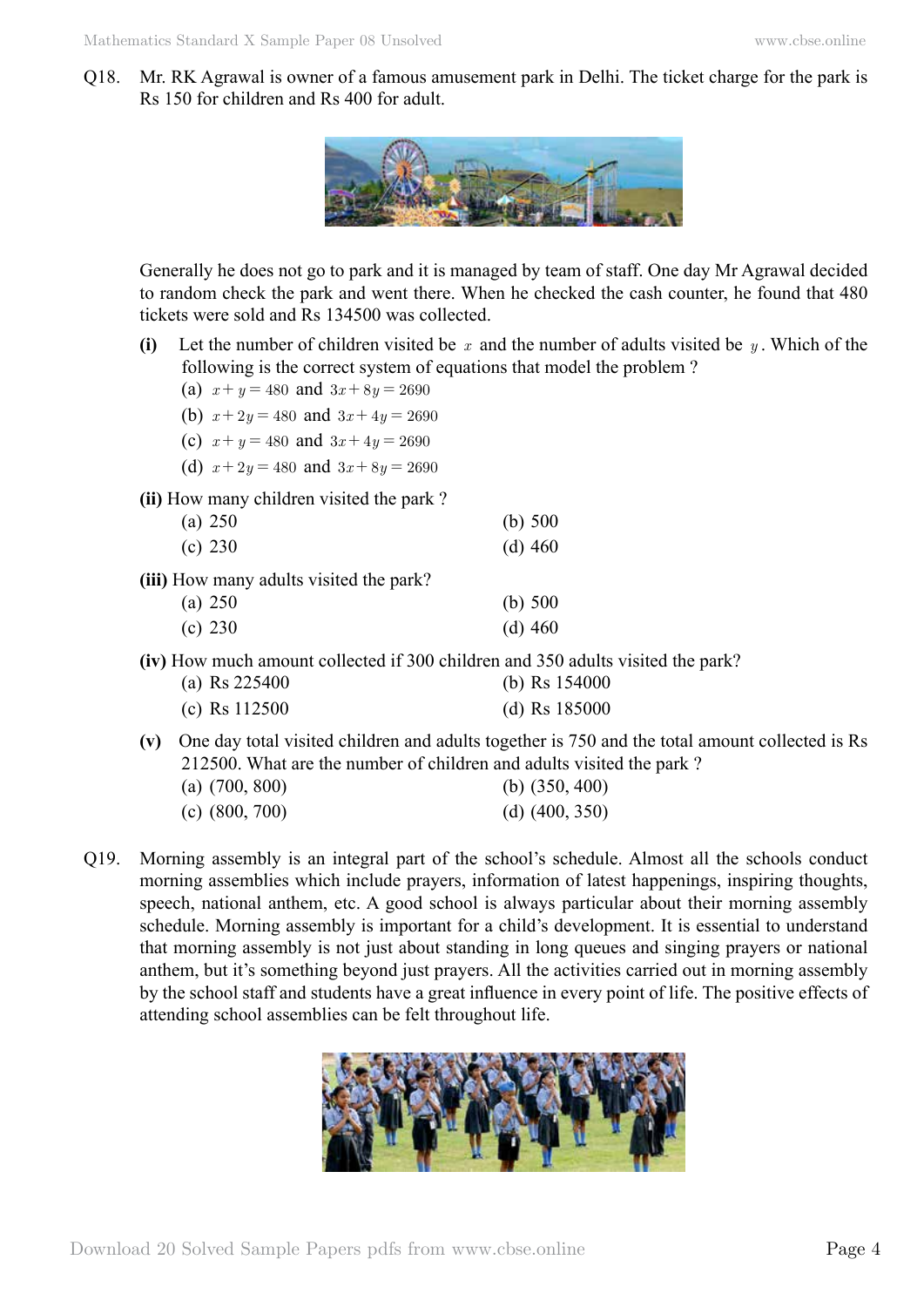Have you noticed that in school assembly you always stand in row and column and this make a coordinate system. Suppose a school have 100 students and they all assemble in prayer in 10 rows as given below.



Here *A, B, C* and *D* are four friend Amar, Bharat, Colin and Dravid.

| (i)  | What is the distance between $A$ and $B$ ?<br>(a) 8 | $(b)$ 6         |
|------|-----------------------------------------------------|-----------------|
|      | (c) $3\sqrt{3}$                                     | (d) $2\sqrt{3}$ |
| (ii) | What is the distance between $C$ and $D$ ?          |                 |
|      | (a) 8                                               | (b) 6           |
|      | (c) $3\sqrt{3}$                                     | (d) $2\sqrt{3}$ |
|      | (iii) What is the distance between $A$ and $C$ ?    |                 |
|      | (a) 8                                               | $(b)$ 6         |
|      | (c) $3\sqrt{3}$                                     | (d) $2\sqrt{3}$ |
|      | (iv) What is the distance between $D$ and $B$ ?     |                 |
|      | (a) 8                                               | (b) 6           |
|      | (c) $3\sqrt{3}$                                     | (d) $2\sqrt{3}$ |
| (v)  | These 4 friends seating arrangement make a          |                 |
|      | (a) square                                          | (b) rhombus     |
|      | (c) parallelogram                                   | (d) rectangle   |

Q20. Navy officer Mr. Colin is tasked with planning a coup on the enemy at a certain date. Currently he is inspecting the area standing on top of the cliff. Agent Dev is on a chopper in the sky. When Mr. Colin looks down below the cliff towards the sea, he has Bhawani and Amar in boats positioned to get a good vantage point. Bhawani boat is behind the Amar boat.

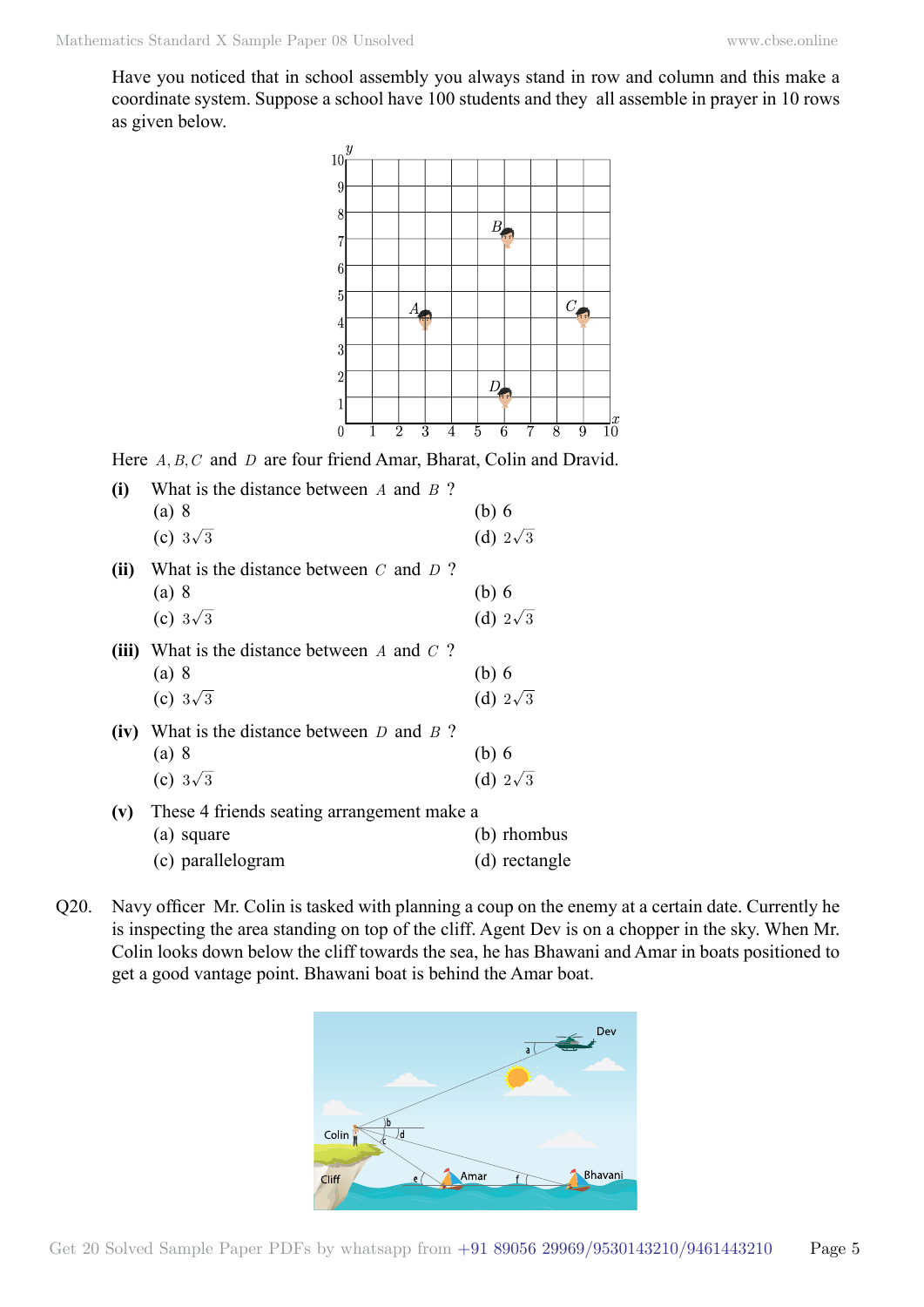Following angle have been measured : From Colin to Bhawani : 30° From Dev to Colin : 60° From Amar to Colin: 60°

- **(i)** Which of the following is a pair of angle of elevation?
	- (a)  $(\angle a, \angle e)$  (b)  $(\angle b, \angle e)$ (c)  $(\angle c, \angle d)$  (d)  $(\angle a, \angle f)$
- **(ii)** Which of the following is a pair of angle of depression?

| (a) $(\angle a, \angle e)$ | (b) $(\angle b, \angle e)$ |
|----------------------------|----------------------------|
| (c) $(\angle c, \angle d)$ | (d) $(\angle a, \angle f)$ |

(iii) If angle of elevation of Amar to Colin is  $60^\circ$ , what is the distance of Amar boat from the base of hill ?

(a) 
$$
\frac{\sqrt{3}h}{2}
$$
 (b)  $\frac{h}{\sqrt{3}}$   
(c)  $\frac{2h}{\sqrt{3}}$  (d)  $\sqrt{3}h$ 

**(iv)** If angle of depression of Colin to Bhawani is 30°, what is the distance of Amar boat from the Bhawani boat?

| (a) $\frac{\sqrt{3}h}{2}$ | (b) $\frac{h}{\sqrt{3}}$ |
|---------------------------|--------------------------|
| (c) $\frac{2h}{\sqrt{3}}$ | (d) $\sqrt{3}h$          |

- (v) If angle of depression of Dev to Colin is  $60^\circ$ , what is the height of Dev from base of hill ?
	- (a) *h* (b) 2*h*
	- (c) 3*h* (d) 4*h*

# **Part - B**

## **All questions are compulsory. In case of internal choices, attempt anyone.**

Q21. If *p* and *q* are the zeroes of polynomial  $f(x) = 2x^2 - 7x + 3$ , find the value of  $p^2 + q^2$ .

 **O**

Find the value of *k* if  $-1$  is a zero of the polynomial  $p(x) = kx^2 - 4x + k$ .

Q22. Solve: 
$$
99x+101y = 499
$$
,  $101x+99y = 501$ 

### **O**

Solve the following system of linear equations by substitution method:

$$
2x - y = 2
$$

$$
x + 3y = 15
$$

- Q23. Find the roots of the following quadratic equation :  $\frac{2}{5}x^2 - x - \frac{3}{5} = 0$
- Q24. *ABCD* is a trapezium in which *AB* || *CD* and its diagonals intersect each other at the point *O*. Show that  $\frac{AO}{BO} = \frac{CO}{DO}$ .  $=\frac{CO}{DO}$
- Q25. Evaluate :  $\frac{3 \cos^2 60^\circ + 4 \cos^2 30^\circ}{\sin^2 30^\circ + \cos^2 50^\circ}$  $\cos^2 60^\circ + 4\cos^2 30^\circ - \tan$  $30^{\circ} + \cos^2 60$  $5\cos^2 60^\circ + 4\cos^2 30^\circ - \tan^2 45^\circ$  $\mathrm{^{\circ}+cos^260^{\circ}}$  $\frac{1}{2}$  + 4  $\cos^2 30^\circ - \tan^2 45^\circ$  $^{2}60^{\circ}$  +  $^{4}90^{\circ}$  +  $^{2}20^{\circ}$  +  $^{2}$  $^{+}$  $+4\cos^2 30^\circ -$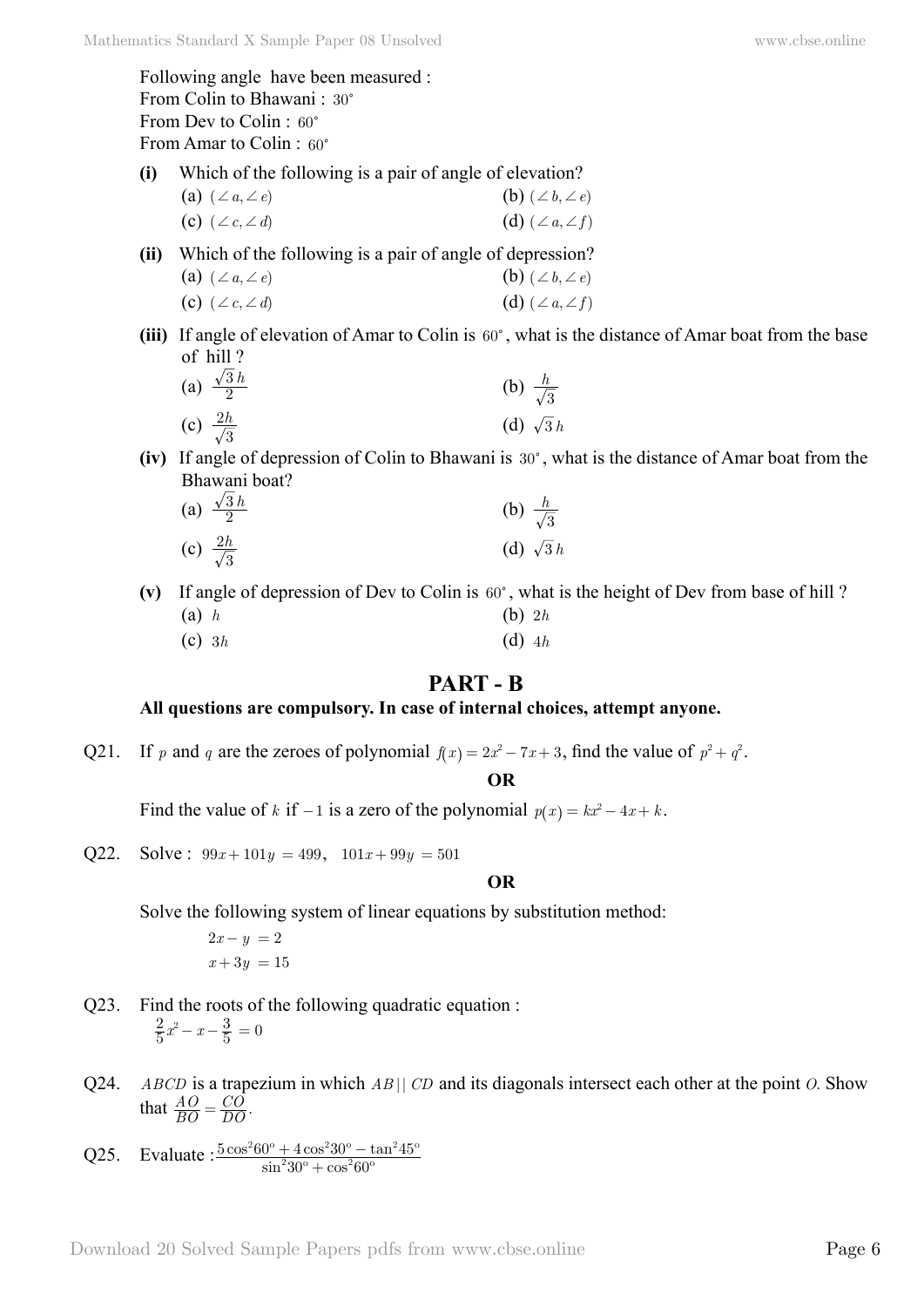Q26. Find the sum of the lower limit of the median class and the upper limit of the modal class :

| Classes   | $10 - 20$ | $20 - 30$ | $30 - 40$ | $40 - 50$ | 50-60 | $60 - 70$ |
|-----------|-----------|-----------|-----------|-----------|-------|-----------|
| Frequency |           |           |           |           |       |           |

- Q27. If  $\alpha$  and  $\beta$  are the zeroes of the polynomial  $f(x) = 5x^2 7x + 1$  then find the value of  $\left(\frac{\alpha}{\beta} + \frac{\beta}{\alpha}\right)$
- Q28. The 17<sup>th</sup> term of an AP is 5 more than twice its  $8^{th}$  term. If 11<sup>th</sup> term of AP is 43, then find its  $n^{th}$ term.
- Q29. In the given figure, if  $\angle ACB = \angle CDA$ ,  $AC = 6$  cm and  $AD = 3$  cm, then find the length of *AB*.



 **O**

If *P* and *Q* are the points on side *CA* and *CB* respectively of  $\triangle ABC$ , right angled at *C*, prove that  $(AQ^2 + BP^2) = (AB^2 + PQ^2)$ 



Q30. If  $1 + \sin^2 \theta = 3 \sin \theta \cos \theta$ , prove that  $\tan \theta = 1$  or  $\frac{1}{2}$ .

 **O**

Prove that  $(\sin \theta + \csc \theta)^2 + (\cos \theta + \sec \theta)^2 = 7 + \tan^2 \theta + \cot^2 \theta$ 

- Q31. Draw a line segment *AB* of length 7 cm. Taking *A* as centre, draw a circle of radius 3 cm and taking *B* as center, draw another circle of radius 2 cm. Construct tangents to each circle from the centre of the other circle.
- Q32. Find the area of the adjoining diagram.